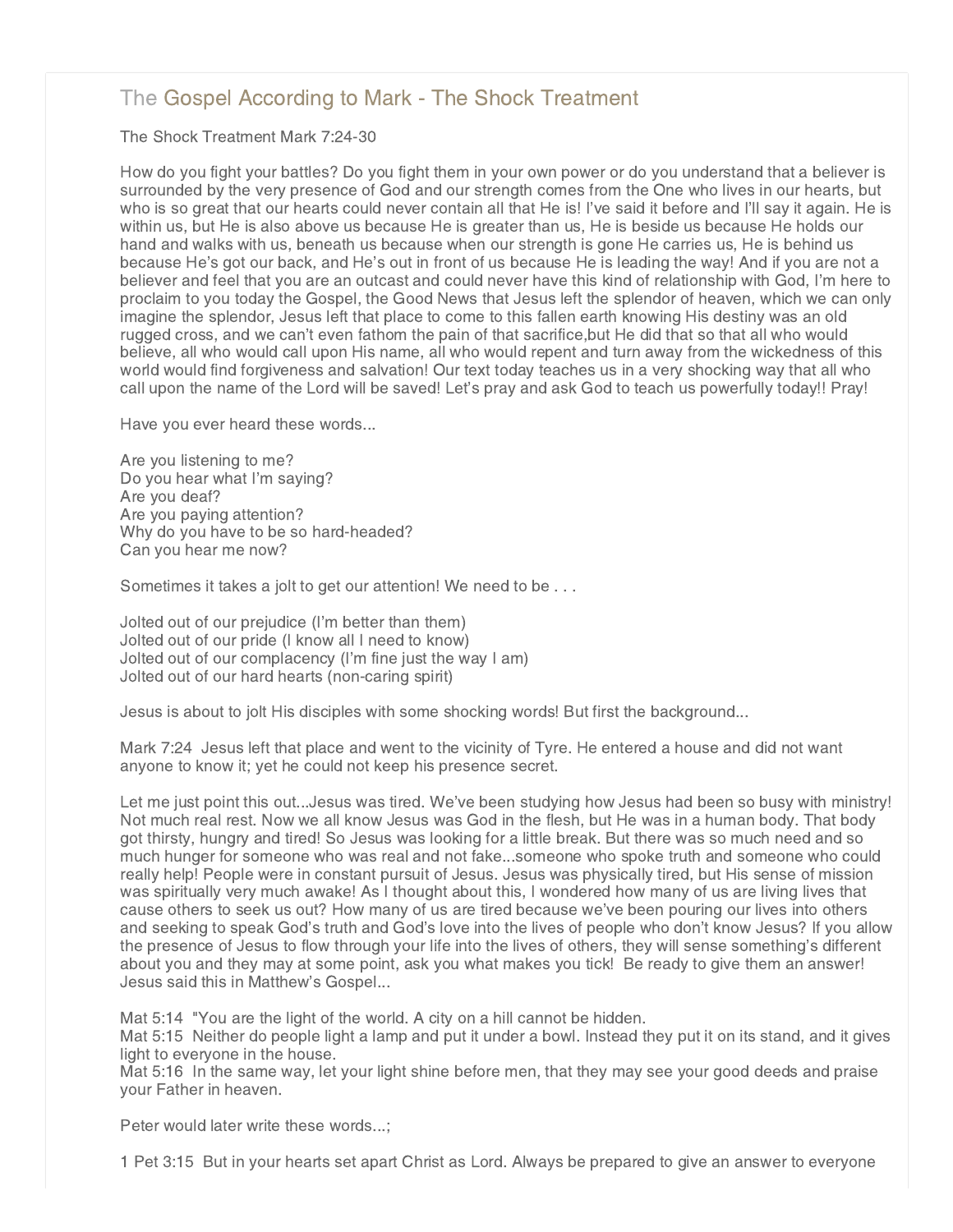who asks you to give the reason for the hope that you have. But do this with gentleness and respect, 1 Pet 3:16 keeping a clear conscience, so that those who speak maliciously against your good behavior in Christ may be ashamed of their slander.

Let's continue with our text with a little more background before the shock treatment...

Mark 7:25 In fact, as soon as she heard about him, a woman whose little daughter was possessed by an evil spirit came and fell at his feet.

The Gentile woman did something we should all take note of! She fell at Jesus' feet! While you don't have to kneel, or fall on your face, for God to hear you, I believe we have forgotten or lost the beauty of humility and the power it brings into our lives. It's not the position of the body in prayer that matters the most, but the attitude of the heart, but here's something to think about. Sometimes the position of our body in prayer reflects the position of our hearts and sometimes the act of being on one's knees can direct the heart to take up a position of humility! And what happens when we humble ourselves before The Lord? The Psalmist puts it beautifully...

Psa 18:27 You save the humble but bring low those whose eyes are haughty.

Psa 18:28 You, O LORD, keep my lamp burning; my God turns my darkness into light.

Psa 18:29 With your help I can advance against a troop ; with my God I can scale a wall.

Psa 18:30 As for God, his way is perfect; the word of the LORD is flawless. He is a shield for all who take refuge in him.

Psa 18:31 For who is God besides the LORD? And who is the Rock except our God?

Psa 18:32 It is God who arms me with strength and makes my way perfect.

Okay, now the shock treatment! This woman comes to Jesus and falls on her knees in humility and what Jesus says to her is truly shocking! Prepare yourself! You will be taken back! But don't get up and walk out because there's a reason Jesus says what He says...

Mark 7:26 The woman was a Greek, born in Syrian Phoenicia. She begged Jesus to drive the demon out of her daughter.

Mark 7:27 "First let the children eat all they want," he told her, "for it is not right to take the children's bread and toss it to their dogs."

Mark 7:28 "Yes, Lord," she replied, "but even the dogs under the table eat the children's crumbs."

Mark 7:29 Then he told her, "For such a reply, you may go; the demon has left your daughter."

Mark 7:30 She went home and found her child lying on the bed, and the demon gone.

Why would Jesus say what seems to be such harsh words to this lady?

First, Jesus knew her heart and faith were strong enough to be used as an example!

Second, Jesus wanted the disciples to know that He had not abandoned the Jewish people!

Third, Jesus wanted the disciples to realize He loved the Gentiles too!

Fourth, Jesus wanted to confront the disciples with their own prejudice!

The disciples needed a shock treatment! Let's dig a little. Biblical scholar, Frank Stagg, put it this way...

"It is striking that this story follows the account of Jesus' rejection of external tests for what is clean or unclean. On the surface, this story of at least a momentary rejection of a Canaanite woman on the basis of her being non-Jewish seems to contradict the principle just given, namely, that the condition of the heart, not externals, determines whether one is defiled or not." Frank Stagg

Let me remind you of the words we studied last week...

Mark 7:5 So the Pharisees and teachers of the law asked Jesus, "Why don't your disciples live according to the tradition of the elders instead of eating their food with 'unclean' hands?"

Mark 7:6 He replied, "Isaiah was right when he prophesied about you hypocrites; as it is written: "'These people honor me with their lips, but their hearts are far from me.

Mark 7:7 They worship me in vain; their teachings are but rules taught by men.'

Mark 7:8 You have let go of the commands of God and are holding on to the traditions of men."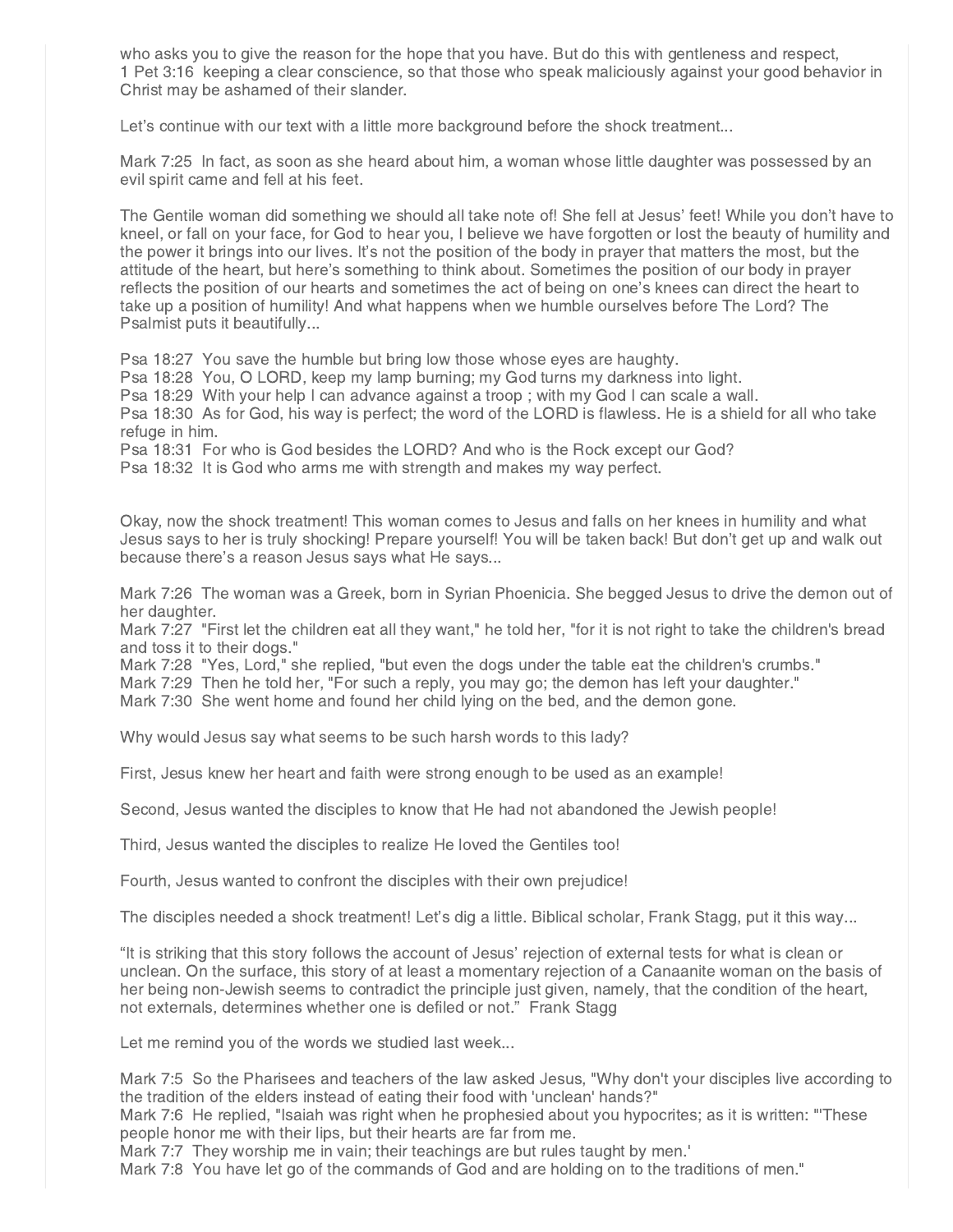Mark 7:9 And he said to them: "You have a fine way of setting aside the commands of God in order to observe your own traditions!

We must understand . . .

While Jesus rejected the legalism of the Pharisees, and the hypocrisy of the religious rulers, He had not rejected the Jewish people! God had chosen the people of Israel not because they were better than other people! God had chosen the people of Israel to be an example of His love and concern for all people. Including the Gentiles. Listen to Isaiah 42, written to the Jewish people in the Old Testament...

Isa 42:5 This is what God the LORD says-- he who created the heavens and stretched them out, who spread out the earth and all that comes out of it, who gives breath to its people, and life to those who walk on it:

Isa 42:6 "I, the LORD, have called you in righteousness; I will take hold of your hand. I will keep you and will make you to be a covenant for the people and a light for the Gentiles,

Isa 42:7 to open eyes that are blind, to free captives from prison and to release from the dungeon those who sit in darkness.

Now we know this passage was also a prophecy about Jesus, but it also had meaning for the people of Isaiah's day. God wanted the Jewish people to be an example to the world of what a relationship with God looked like. He wanted them to be a light for people living in darkness. However, the Jewish people consistently rejected the call of God to be His missionaries to the world. They believed it was already decided and they were the chosen people and all others had no hope! What a tragedy! It was this attitude that caused the Jewish people to abandon the very mission that God had chose them to accomplish! Listen to these words penned by Dr. Frank Stagg...

"Jesus went to Israel not to reward righteous people but to rescue lost people. Had Jesus turned from the Jews and gone at once to the Gentiles, this would almost certainly have closed all doors between Himself and the Jews. The larger world was, from the first, included in His mission, even as the nations were included in God's covenant with Abraham. But there were important reasons for offering Himself 'to the Jew first' and then to the Gentiles (Rom. 1:16).

Rom 1:16 I am not ashamed of the gospel, because it is the power of God for the salvation of everyone who believes: first for the Jew, then for the Gentile.

The Jews were best prepared to receive and understand Him; they could have received Him and shared Him with the world; and there were no major barriers to Gentiles' accepting from Jews a Jewish Savior." Frank Stagg

The tragedy is that their pride caused them to reject the calling that God had given them and eventually they rejected the Messiah that was sent to save them. The disciples were in danger of making the same kinds of mistakes! It's now the disciples who are being a little snooty in their handling of this woman. Jesus lets them look at themselves in a mirror. How so? Let's look at Matthew's account of this story . . .

Mat 15:22 A Canaanite woman from that vicinity came to him, crying out, "Lord, Son of David, have mercy on me! My daughter is suffering terribly from demon-possession." Mat 15:23 Jesus did not answer a word. So his disciples came to him and urged him, "Send her away, for she keeps crying out after us."

Notice . . .

The disciples didn't ask Jesus to grant her request The disciples were irritated (rather than heartbroken) by her crying The disciples asked Jesus to send her away The disciples were still dealing with hardness of heart

They needed to be awakened...

From their pride From their prejudice From their complacency From their non-caring spirit

Jesus shocks the disciples by insinuating that the lady and her daughter were like dogs and not children! In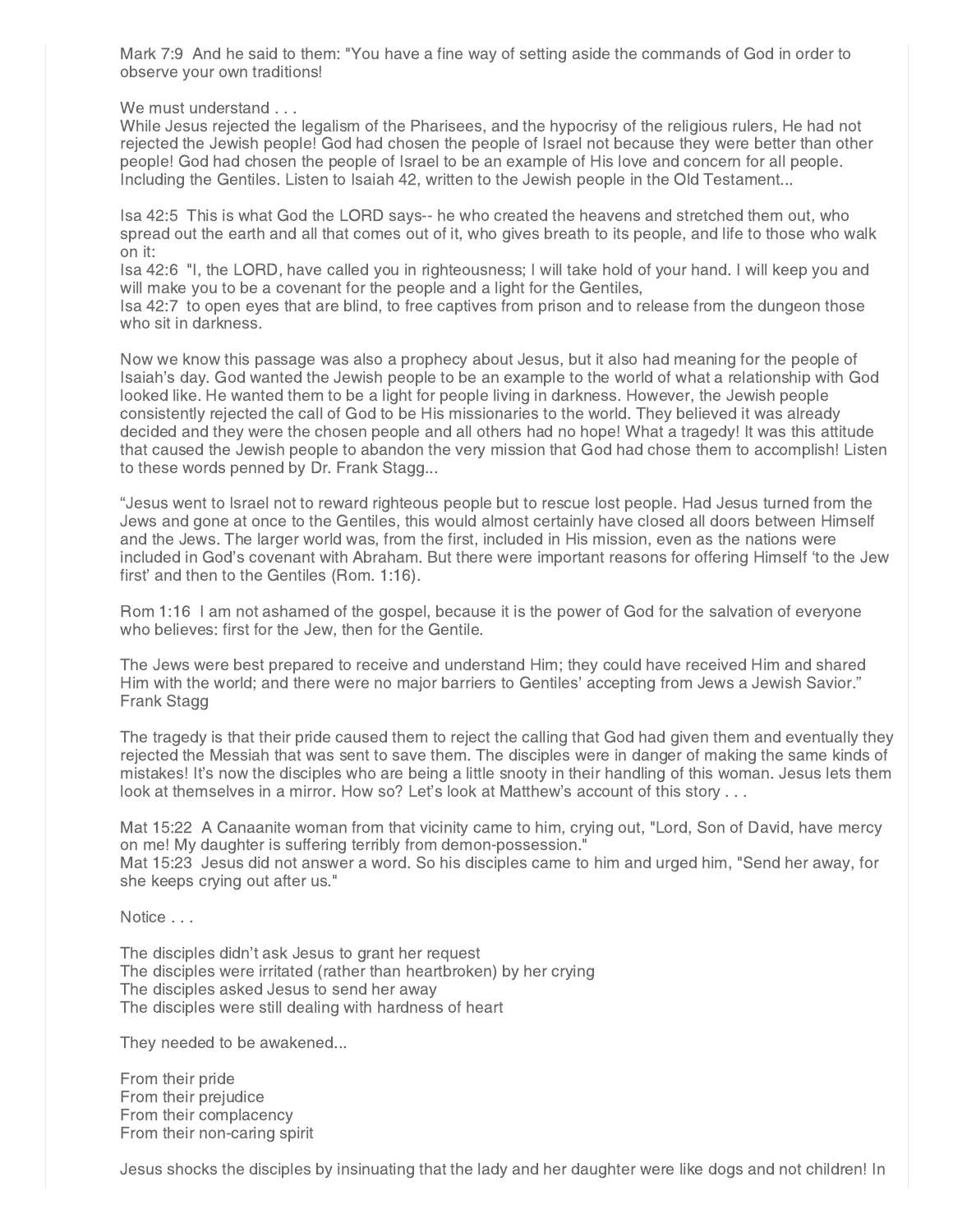other words . . .

Jesus talked to the lady like the disciples treated her!

Can you imagine what the disciples were thinking! "Wow, that's kind of harsh! Jesus ignored her at first and didn't answer a word and then seems to put her down on the level of a dog." But here's what Jesus was doing...He's holding up that mirror! Jesus was letting the disciples see that they were no better than the Pharisees and religious rulers who thought they were more righteous than everyone else! Jesus' words were uncharacteristic of Him, but He was doing this to teach a lesson. I believe the lady may have understood what was going on and she played along with Jesus and answered His question so wisely! Jesus honored the faith and wisdom of the woman! Let's look at it again...

Mark 7:26 The woman was a Greek, born in Syrian Phoenicia. She begged Jesus to drive the demon out of her daughter.

Mark 7:27 "First let the children eat all they want," he told her, "for it is not right to take the children's bread and toss it to their dogs."

Mark 7:28 "Yes, Lord," she replied, "but even the dogs under the table eat the children's crumbs."

Mark 7:29 Then he told her, "For such a reply, you may go; the demon has left your daughter."

Matthew put it this way. . .

Mat 15:28 Then Jesus answered, "Woman, you have great faith! Your request is granted."

Paul said . . .

Rom 1:14 - 15 I am obligated both to Greeks and non-Greeks, both to the wise and the foolish. That is why I am so eager to preach the gospel also to you who are at Rome.

Rom 1:16 I am not ashamed of the gospel, because it is the power of God for the salvation of everyone who believes: first for the Jew, then for the Gentile.

Rom 1:17 For in the gospel a righteousness from God is revealed, a righteousness that is by faith from first to last, just as it is written: "The righteous will live by faith."

And then we see these words in Romans 10:12...

Rom 10:12 For there is no difference between Jew and Gentile--the same Lord is Lord of all and richly blesses all who call on him,

Rom 10:13 for, "Everyone who calls on the name of the Lord will be saved."

How in the world does this apply to me Pastor Larry? Well, if you've become a follower of Jesus and have turned from the ways of the world, be careful that you don't become conceited and prideful and think that you are now better than those old sinners at work, or at school or in the family! Because, let me remind you of this truth,

Your not any better than any body else on the planet! If you've accepted the grace and mercy of Jesus, then you are certainly better off, but you are not better than!

You all know by now that the following is one of my most favorite passages in all of the Bible, and I'm going to read it to you again...

Eph 2:1 As for you, you were dead in your transgressions and sins,

Eph 2:2 in which you used to live when you followed the ways of this world and of the ruler of the kingdom of the air, the spirit who is now at work in those who are disobedient.

Eph 2:3 All of us also lived among them at one time, gratifying the cravings of our sinful nature and following its desires and thoughts. Like the rest, we were by nature objects of wrath.

Eph 2:4 But because of his great love for us, God, who is rich in mercy,

Eph 2:5 made us alive with Christ even when we were dead in transgressions--it is by grace you have been saved.

Eph 2:6 And God raised us up with Christ and seated us with him in the heavenly realms in Christ Jesus, Eph 2:7 in order that in the coming ages he might show the incomparable riches of his grace, expressed in his kindness to us in Christ Jesus.

Eph 2:8 For it is by grace you have been saved, through faith--and this not from yourselves, it is the gift of God--

Eph 2:9 not by works, so that no one can boast.

Eph 2:10 For we are God's workmanship, created in Christ Jesus to do good works, which God prepared in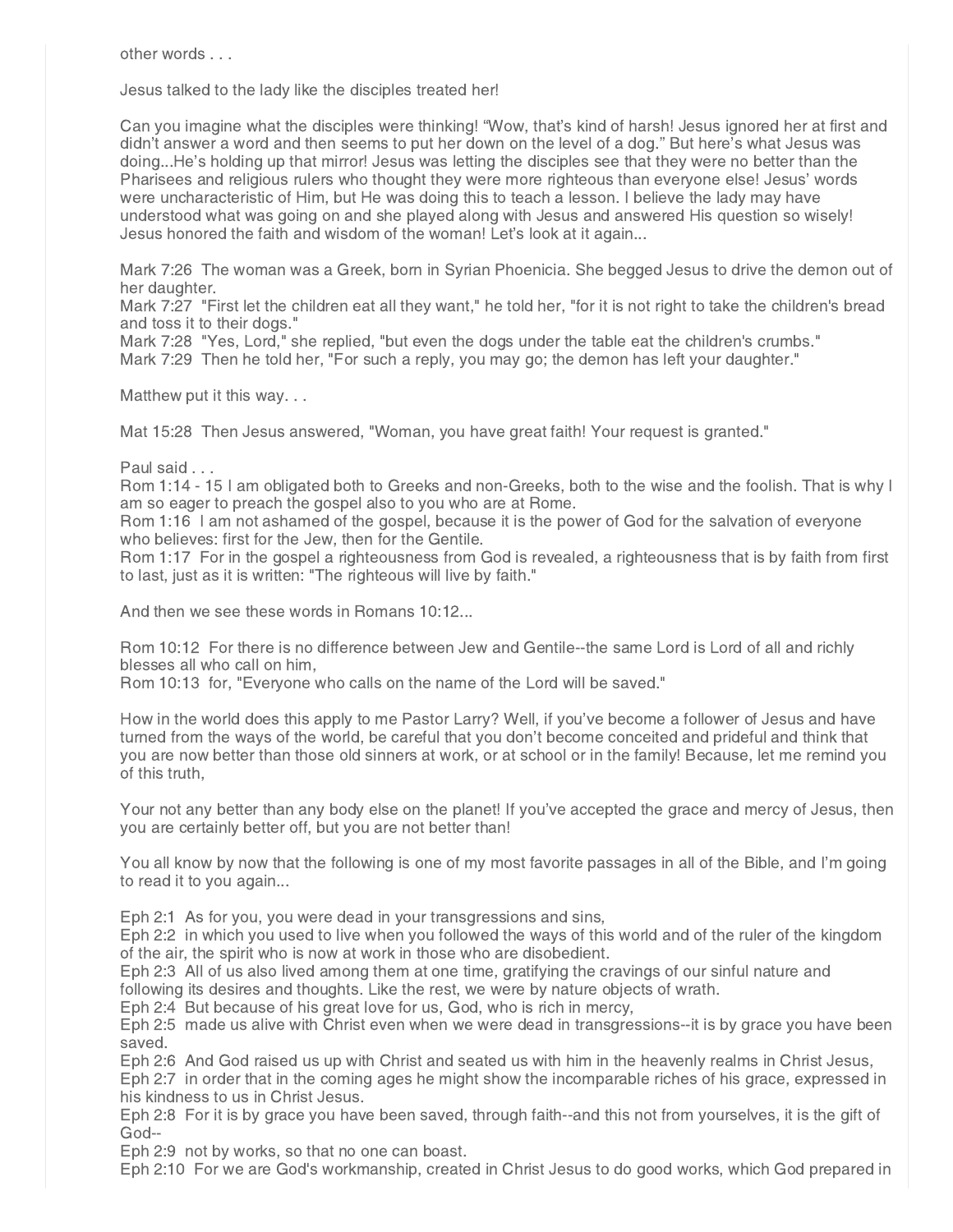And what are the good works which God prepared in advance for us to do? I believe with all my heart that it has to do with sharing the gospel by letting God show the incomparable riches of His grace expressed in His kindness to us in Christ Jesus! And how does this happen? I believe it happens when get so excited about what Jesus has done in our lives that our life's mission becomes the same mission Jesus had when He lived on this earth. The mission that led to your salvation. We've just come full circle in our message! Remember how I said Jesus was physically tired but His sense of mission was very much awake? Here was His mission...

Luke 19:10 For the Son of Man came to seek and to save what was lost."

Let's read the context of that statement from Luke's Gospel...

Luke 19:1 Jesus entered Jericho and was passing through.

Luke 19:2 A man was there by the name of Zacchaeus; he was a chief tax collector and was wealthy. Luke 19:3 He wanted to see who Jesus was, but being a short man he could not, because of the crowd. Luke 19:4 So he ran ahead and climbed a sycamore-fig tree to see him, since Jesus was coming that way. Luke 19:5 When Jesus reached the spot, he looked up and said to him, "Zacchaeus, come down immediately. I must stay at your house today."

Luke 19:6 So he came down at once and welcomed him gladly.

That's called "accepting Jesus!"

Luke 19:7 All the people saw this and began to mutter, "He has gone to be the guest of a 'sinner.'" Luke 19:8 But Zacchaeus stood up and said to the Lord, "Look, Lord! Here and now I give half of my possessions to the poor, and if I have cheated anybody out of anything, I will pay back four times the amount."

That's called "repentence!"

Luke 19:9 Jesus said to him, "Today salvation has come to this house, because this man, too, is a son of Abraham.

Luke 19:10 For the Son of Man came to seek and to save what was lost."

This mission was also given to Paul. Remember, we talked about Paul last week and how he was one of the Pharisees who accepted Jesus and allowed Jesus to change his life and his mission. His mission went from persecuting followers of Christ to trying to get others to become followers of Christ, both Jew and Gentile! Listen to these verses from the book of Romans.

Rom 9:1 I speak the truth in Christ--I am not lying, my conscience confirms it in the Holy Spirit--

Rom 9:2 I have great sorrow and unceasing anguish in my heart.

Rom 9:3 For I could wish that I myself were cursed and cut off from Christ for the sake of my brothers, those of my own race,

Rom 9:4 the people of Israel. Theirs is the adoption as sons; theirs the divine glory, the covenants, the receiving of the law, the temple worship and the promises.

In other words, God had done so much to reach out to the Jewish people so they could reach out to the world, but many of them had rejected that mission. Paul was broken over that. He goes on to say in chapter 10...

Rom 10:1 Brothers, my heart's desire and prayer to God for the Israelites is that they may be saved. Rom 10:2 For I can testify about them that they are zealous for God, but their zeal is not based on knowledge.

Rom 10:3 Since they did not know the righteousness that comes from God and sought to establish their own, they did not submit to God's righteousness.

Rom 10:4 Christ is the end of the law so that there may be righteousness for everyone who believes.

And then he says in verse 14...

Rom 10:14 How, then, can they call on the one they have not believed in? And how can they believe in the